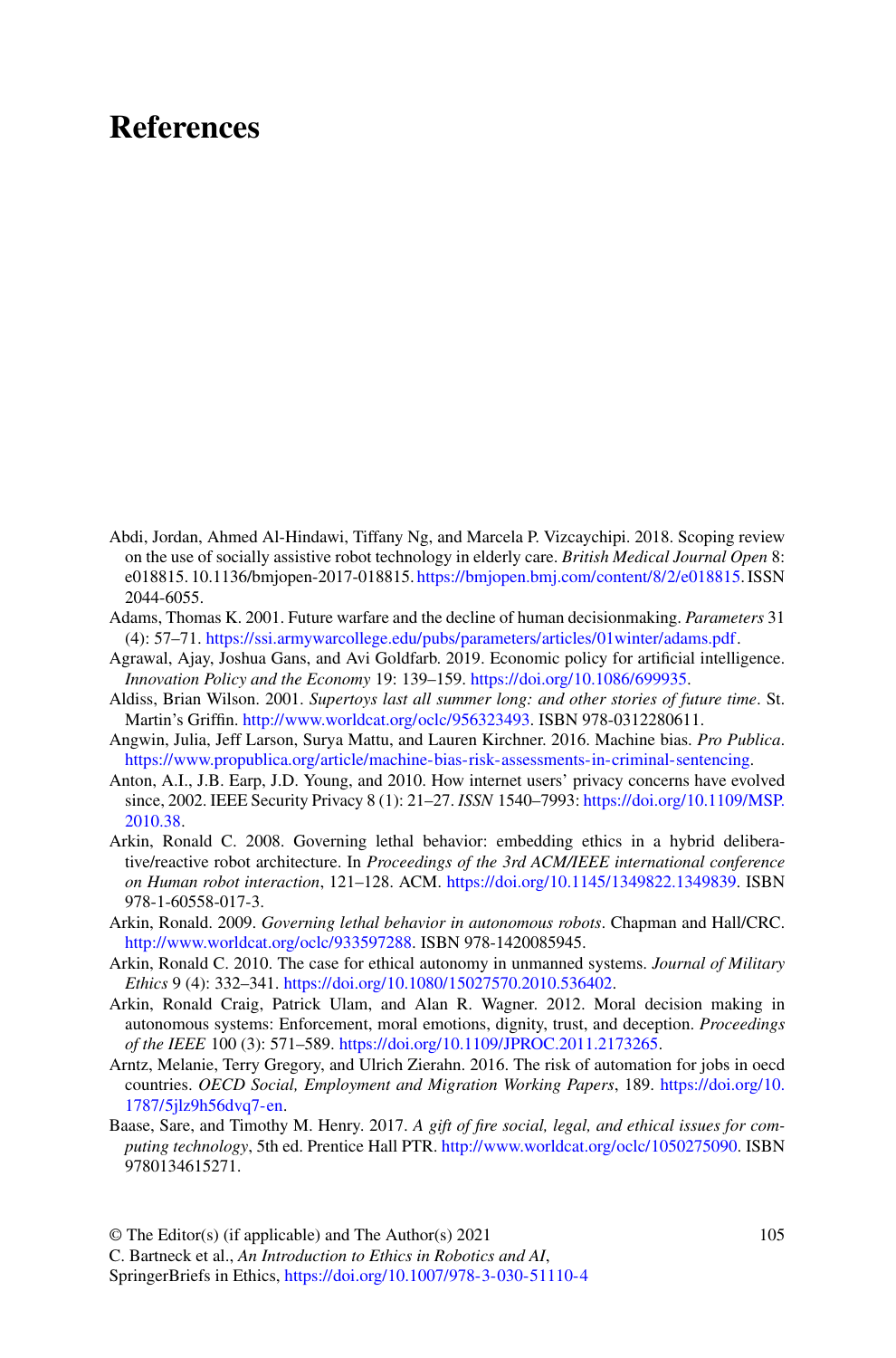- Bartlett, Jamie. 2018. *The People vs Tech*. Penguin Random House. [http://www.worldcat.org/oclc/](http://www.worldcat.org/oclc/1077483710) [1077483710.](http://www.worldcat.org/oclc/1077483710) ISBN 978-1785039065.
- Bekey, George A. 2005. *Autonomous robots: from biological inspiration to implementation and control*. MIT press. [http://www.worldcat.org/oclc/800006294.](http://www.worldcat.org/oclc/800006294) ISBN 978-0262025782.
- Bentham, Jeremy. 1996. *The collected works of Jeremy Bentham: An introduction to the principles of morals and legislation*. Clarendon Press. [http://www.worldcat.org/oclc/909020336.](http://www.worldcat.org/oclc/909020336) ISBN 978- 0198205166.
- Blackburn, Simon. 2002. *Being good: A short introduction to ethics*. OUP Oxford. [http://www.](http://www.worldcat.org/oclc/945382272) [worldcat.org/oclc/945382272.](http://www.worldcat.org/oclc/945382272) ISBN 978-0192853776.
- Bonabeau, Eric. 2007. Understanding and managing complexity risk. *MIT Sloan Management Review* 48 (4): 62. [https://sloanreview.mit.edu/article/understanding-and-managing-complexity](https://sloanreview.mit.edu/article/understanding-and-managing-complexity-risk/)[risk/.](https://sloanreview.mit.edu/article/understanding-and-managing-complexity-risk/)
- Bonnefon, Jean-François, Azim Shariff, and Iyad Rahwan. (2016). The social dilemma of autonomous vehicles. Science 352 (6293): 1573–1576. doi: [https://doi.org/10.1126/science.](https://doi.org/10.1126/science.aaf2654.) [aaf2654.I](https://doi.org/10.1126/science.aaf2654.)SSN 0036-8075.
- Bourget, David, and David J. Chalmers. 2014. What do philosophers believe? Philosophical Studies 170 (3): 465–500. *ISSN* 1573–0883: [https://doi.org/10.1007/s11098-013-0259-7.](https://doi.org/10.1007/s11098-013-0259-7)
- Brandstetter, Jürgen, and C. Bartneck. 2017. Robots will dominate the use of our language. *Adaptive Behaviour* 25 (6): 275–288. [https://doi.org/10.1177/1059712317731606.](https://doi.org/10.1177/1059712317731606)
- Brandstetter, Jurgen, Eduardo B. Sandoval, Clay Beckner, and Christoph Bartneck. 2017. Persistent lexical entrainment in hri. In *ACM/IEEE international conference on human-robot interaction*, 63–72. ACM. [https://doi.org/10.1145/2909824.3020257.](https://doi.org/10.1145/2909824.3020257) ISBN 978-1-4503-4336-7.
- Braun, Megan, and Daniel R. Brunstetter. 2013. Rethinking the criterion for assessing cia-targeted killings: Drones, proportionality and jus ad vim. *Journal of Military Ethics* 12 (4): 304–324. [https://doi.org/10.1080/15027570.2013.869390.](https://doi.org/10.1080/15027570.2013.869390)
- Broadbent, Elizabeth. 2017. Interactions with robots: The truths we reveal about ourselves. *Annual Review of Psychology* 68: 627–652. [https://doi.org/10.1146/annurev-psych-010416-043958.](https://doi.org/10.1146/annurev-psych-010416-043958)
- Brooks, Rodney. 2017. Unexpected consequences of self driving cars. *Rodney Brooks Blog*. [https://](https://rodneybrooks.com/unexpected-consequences-of-self-driving-cars/) [rodneybrooks.com/unexpected-consequences-of-self-driving-cars/.](https://rodneybrooks.com/unexpected-consequences-of-self-driving-cars/)
- Buolamwini, Joy, Inioluwa Deborah Raji. 2019. Actionable auditing: Investigating the impact of publically naming biased performance results of commercial ai product. In *Proceedings of the AAAI/ACM Conference On Artifical Intelligence, Ethics, And Society*. AIES. [http://www.aies](http://www.aies-conference.com/wp-content/uploads/2019/01/AIES-19_paper_223.pdf)[conference.com/wp-content/uploads/2019/01/AIES-19\\_paper\\_223.pdf.](http://www.aies-conference.com/wp-content/uploads/2019/01/AIES-19_paper_223.pdf)
- Calo, Christopher J., Nicholas Hunt-Bull, Lundy Lewis, and Ted Metzler. 2011. Ethical implications of using the paro robot. In *2011 AAAI Workshop (WS-2011-2012)*, 20–24. AAAI. [http://dl.acm.](http://dl.acm.org/citation.cfm?id=2908724.2908728) [org/citation.cfm?id=2908724.2908728.](http://dl.acm.org/citation.cfm?id=2908724.2908728)
- Carpenter, Julie. 2016. *Culture and human-robot interaction in militarized spaces: A war story*. London: Routledge.
- Carsten, Oliver, and Marieke H. Martens. 2018. How can humans understand their automated cars? hmi principles, problems and solutions. Cognition, Technology & Work. doi: [https://doi.org/10.](https://doi.org/10.1007/s10111-018-0484-0.) [1007/s10111-018-0484-0.I](https://doi.org/10.1007/s10111-018-0484-0.)SSN 1435-5566.
- Chouldechova, Alexandra. 2017. Fair prediction with disparate impact: A study of bias in recidivism prediction instruments.
- Cicero, Marcus Tullius. *De officiis* 44BC. [https://www.gutenberg.org/ebooks/47001.](https://www.gutenberg.org/ebooks/47001)
- Coeckelbergh, Mark. 2009. Personal robots, appearance, and human good: a methodological reflection on roboethics. *International Journal of Social Robotics* 1 (3): 217–221. [https://doi.org/10.](https://doi.org/10.1007/s12369-009-0026-2) [1007/s12369-009-0026-2.](https://doi.org/10.1007/s12369-009-0026-2)
- Coeckelbergh, Mark. 2010. Robot rights? towards a social-relational justification of moral consideration. Ethics and Information Technology 12 (3): 209–221. doi: [https://doi.org/10.1007/s10676-](https://doi.org/10.1007/s10676-010-9235-5.) [010-9235-5..](https://doi.org/10.1007/s10676-010-9235-5.)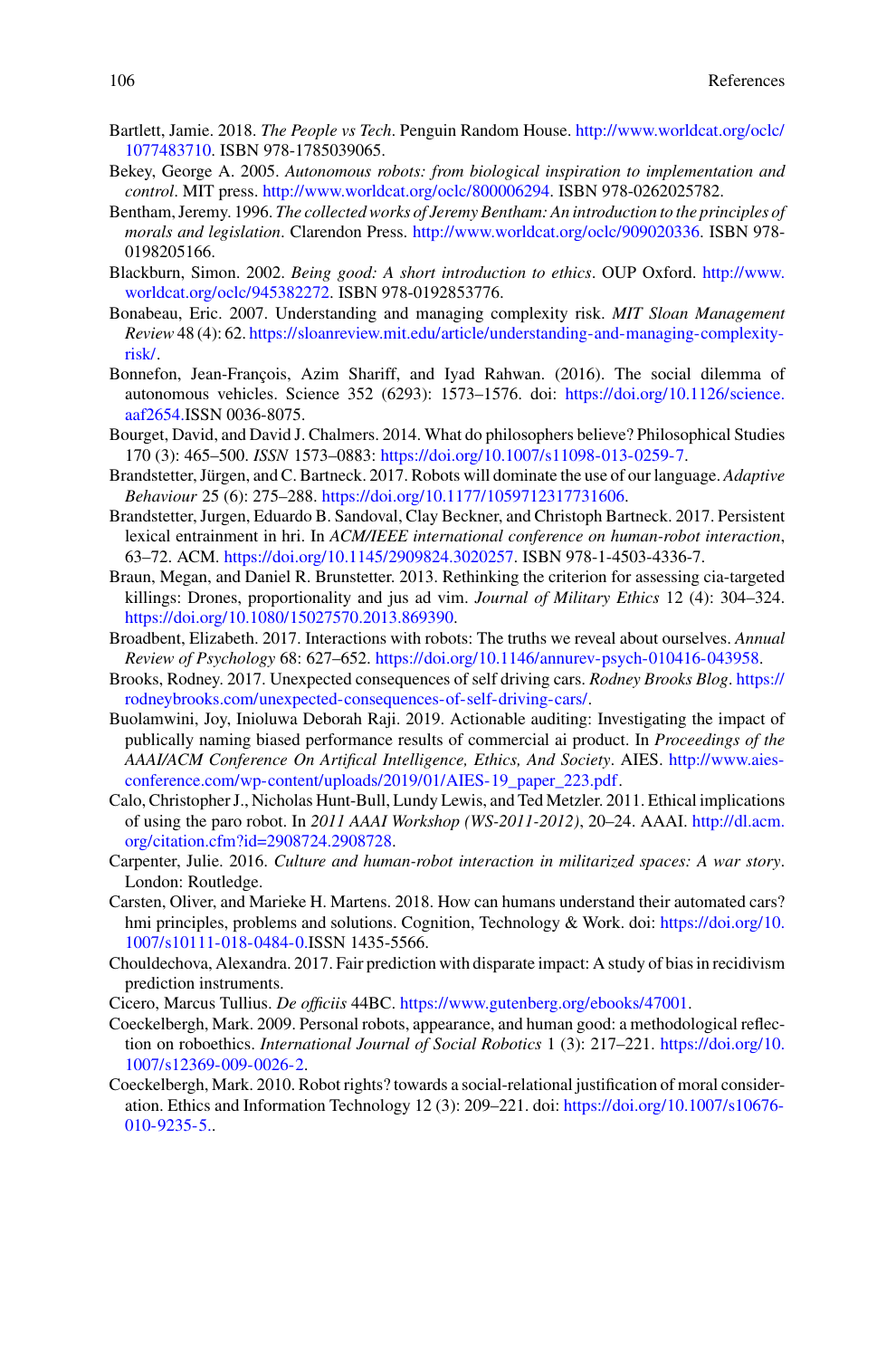- Contag, M., G. Li, A. Pawlowski, F. Domke, K. Levchenko, T. Holz, and S. Savage. 2017. How they did it: An analysis of emission defeat devices in modern automobiles. In *2017 IEEE Symposium on Security and Privacy (SP)*, 231–250, May. [https://doi.org/10.1109/SP.2017.66.](https://doi.org/10.1109/SP.2017.66) ISBN 978-1- 5090-5533-3.
- Crane, A., and D. Matten. 2007. *Business ethics. Managing corporate citizenship and sustainability in the age of globalization*. Oxford University Press. [http://www.worldcat.org/oclc/982687792.](http://www.worldcat.org/oclc/982687792) ISBN 978-0199697311.
- Crew, Bec. 2015. Driverless cars could reduce traffic fatalities by up to 90 report. *Science Alert*. [https://www.sciencealert.com/driverless-cars-could-reduce-traffic-fatalities-by-up](https://www.sciencealert.com/driverless-cars-could-reduce-traffic-fatalities-by-up-to-90-says-report)[to-90-says-report.](https://www.sciencealert.com/driverless-cars-could-reduce-traffic-fatalities-by-up-to-90-says-report)
- Cummings, Missy. 2017. The brave new world of driverless cars. *TR News* 308: 34–37. [https://trid.](https://trid.trb.org/view/1467060) [trb.org/view/1467060.](https://trid.trb.org/view/1467060)
- Darwall, Stephen. 1997. *Philosophical ethics: An historical and contemporary introduction*. London: Routledge. [http://www.worldcat.org/oclc/1082497213.](http://www.worldcat.org/oclc/1082497213) ISBN 978-0813378602.
- Delvaux, Mady. 2017. *Report with recommendations to the commission on civil law rules on robotics*. Technical report A8-0005/2017, European Parliament. [http://www.europarl.europa.eu/](http://www.europarl.europa.eu/sides/getDoc.do?pubRef=-//EP//TEXT+REPORT+A8-2017-0005+0+DOC+XML+V0//EN) [sides/getDoc.do?pubRef=-//EP//TEXT+REPORT+A8-2017-0005+0+DOC+XML+V0//EN.](http://www.europarl.europa.eu/sides/getDoc.do?pubRef=-//EP//TEXT+REPORT+A8-2017-0005+0+DOC+XML+V0//EN)
- Department of Defense. 2012. *Sustaining US global leadership: Priorities for the 21st century*. Department of Defense. [http://archive.defense.gov/news/Defense\\_Strategic\\_Guidance.pdf.](http://archive.defense.gov/news/Defense_Strategic_Guidance.pdf) ISBN 978-1502887320.
- DePaulo, Bella M., Deborah A. Kashy, Susan E. Kirkendol, Melissa M. Wyer, and Jennifer A. Epstein. 1996. Lying in everyday life. *Journal of Personality and Social Psychology* 70 (5): 979–995. [https://doi.org/10.1037/0022-3514.70.5.979.](https://doi.org/10.1037/0022-3514.70.5.979)
- Desmon-Jhu, Stephanie. 2016. More college students are using adderall to stay up and study. *Futurity*. [https://www.futurity.org/college-students-adderall-1107612-2/.](https://www.futurity.org/college-students-adderall-1107612-2/)
- Diehl, Joshua J., Lauren M. Schmitt, Michael Villano, and Charles R. Crowell. 2012. The clinical use of robots for individuals with autism spectrum disorders: A critical review. *Research in Autism Spectrum Disorders* 6 (1): 249–262. [https://doi.org/10.1016/j.rasd.2011.05.006.](https://doi.org/10.1016/j.rasd.2011.05.006)
- Dieterich, William, Christina Mendoza, and Tim. Brennan. 2016. Compas risk scales: Demonstrating accuracy equity and predictive parity. *Equivant*. [https://go.volarisgroup.com/rs/430-MBX-](https://go.volarisgroup.com/rs/430-MBX-989/images/ProPublica_Commentary_Final_070616.pdf)[989/images/ProPublica\\_Commentary\\_Final\\_070616.pdf.](https://go.volarisgroup.com/rs/430-MBX-989/images/ProPublica_Commentary_Final_070616.pdf)
- Dressel, Julia, and Hany Farid. 2018. The accuracy, fairness, and limits of predicting recidivism. *Science Advances* 4 (1). [https://doi.org/10.1126/sciadv.aao5580.](https://doi.org/10.1126/sciadv.aao5580) [https://advances.sciencemag.](https://advances.sciencemag.org/content/4/1/eaao5580) [org/content/4/1/eaao5580.](https://advances.sciencemag.org/content/4/1/eaao5580)
- Duff, Robin Antony. 2007. *Answering for crime: Responsibility and liability in the criminal law*. Hart Publishing. ISBN 978-1849460330. [http://www.worldcat.org/oclc/1073389374.](http://www.worldcat.org/oclc/1073389374)
- Ehrenkranz, Melanie. 2018. Houston votes to ban businesses from letting people screw humanlike devices in-store. *Gizomodo*. [https://www.gizmodo.com.au/2018/10/houston-votes-to-ban](https://www.gizmodo.com.au/2018/10/houston-votes-to-ban-businesses-from-letting-people-screw-humanlike-devices-in-store/)[businesses-from-letting-people-screw-humanlike-devices-in-store/.](https://www.gizmodo.com.au/2018/10/houston-votes-to-ban-businesses-from-letting-people-screw-humanlike-devices-in-store/)
- Enemark, Christian. 2013. *Armed drones and the ethics of war: military virtue in a post-heroic age*. London: Routledge. [http://www.worldcat.org/oclc/896601866.](http://www.worldcat.org/oclc/896601866) ISBN 978-1138900882.
- Ernest, Nicholas, C. David Carroll, M. Schumacher, K.Cohen Clark, and G. Lee. 2016. Genetic fuzzy based artificial intelligence for unmanned combat aerial vehicle control in simulated air combat missions. *Journal of Defense Management* 6 (144): 2167–0374. [https://doi.org/10.4172/](https://doi.org/10.4172/2167-0374.1000144) [2167-0374.1000144.](https://doi.org/10.4172/2167-0374.1000144)
- Fantz, Ashley. 2015. Prison time for some atlanta school educators in cheating scandal.*CNN*. [https://](https://www.wired.com/story/self-driving-cars-rand-report/) [www.wired.com/story/self-driving-cars-rand-report/.](https://www.wired.com/story/self-driving-cars-rand-report/)
- Federal Ministry of Transportation and Digital Infrastructure. 2017. Ethics commission automated and connected driving. *BMVI*. [https://www.bmvi.de/SharedDocs/EN/Documents/G/ethic](https://www.bmvi.de/SharedDocs/EN/Documents/G/ethic-commission-report.pdf?__blob=publicationFile)[commission-report.pdf?\\_\\_blob=publicationFile.](https://www.bmvi.de/SharedDocs/EN/Documents/G/ethic-commission-report.pdf?__blob=publicationFile)
- Feldman, Robert S., James A. Forrest, and Benjamin R. Happ. 2002. Self-presentation and verbal deception: Do self-presenters lie more? *Basic and Applied Social Psychology* 24 (2): 163–170. [https://doi.org/10.1207/S15324834BASP2402\\_8.](https://doi.org/10.1207/S15324834BASP2402_8)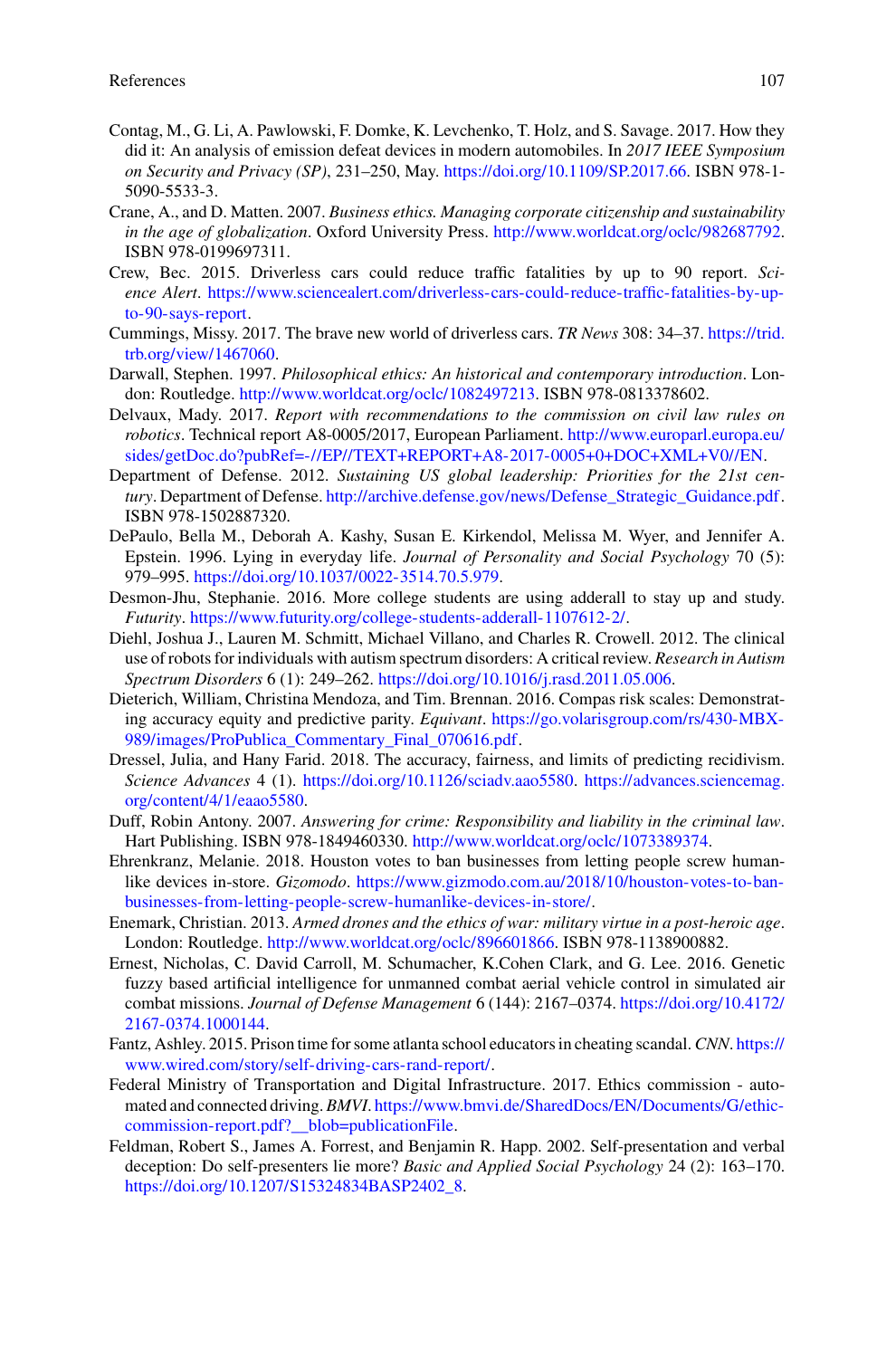- Fischer, Manfred M., and Josef Fröhlich. 2013. *Knowledge, complexity and innovation systems*. Springer Science & Business Media. [http://www.worldcat.org/oclc/906244357.](http://www.worldcat.org/oclc/906244357) ISBN 978- 3540419693.
- Floridi, Luciano. 2008. Artificial intelligence's new frontier: Artificial companions and the fourth revolution. *Metaphilosophy* 39 (4–5): 651–655. [https://doi.org/10.1111/j.1467-9973.2008.](https://doi.org/10.1111/j.1467-9973.2008.00573.x) [00573.x.](https://doi.org/10.1111/j.1467-9973.2008.00573.x)
- Floridi, Luciano, Josh Cowls, Monica Beltrametti, Raja Chatila, Patrice Chazerand, Virginia Dignum, Christoph Luetge, Robert Madelin, Ugo Pagallo, Francesca Rossi, Burkhard Schafer, Peggy Valcke, and Effy Vayena. 2018. Ai4people–an ethical framework for a good ai society: Opportunities, risks, principles, and recommendations. Minds and Machines 28 (4): 689–707. doi: [https://doi.org/10.1007/s11023-018-9482-5.I](https://doi.org/10.1007/s11023-018-9482-5.)SSN 1572-8641.
- Fong, Terrence, Illah Nourbakhsh, and Kerstin Dautenhahn. 2003. A survey of socially interactive robots. *Robotics and Autonomous Systems* 42 (3–4): 143–166. [https://doi.org/10.1016/S0921-](https://doi.org/10.1016/S0921-8890(02)00372-X) [8890\(02\)00372-X.](https://doi.org/10.1016/S0921-8890(02)00372-X)
- Ford, Martin. 2015. *Rise of the robots: technology and the threat of a jobless future*. Basic Books. [http://www.worldcat.org/oclc/920676465.](http://www.worldcat.org/oclc/920676465) ISBN 978-0465097531.
- Frey, Carl Benedikt, and Michael A. Osborne. 2017. The future of employment. *Technological Forecasting and Social Change* 114: 254–280. [https://doi.org/10.1016/j.techfore.2016.08.019.](https://doi.org/10.1016/j.techfore.2016.08.019)
- Goldman, Robert, Ronald Klatz, and Patricia J. Bush. 1987. *Death in the locker room*. Elite Sports Medicine Publications. [http://www.worldcat.org/oclc/762212483.](http://www.worldcat.org/oclc/762212483) ISBN 978-0895865977.
- Gonzalez, Robbie. 2017. Virtual therapists help veterans open up about ptsd. *Wired*. [https://www.](https://www.wired.com/story/virtual-therapists-help-veterans-open-up-about-ptsd/) [wired.com/story/virtual-therapists-help-veterans-open-up-about-ptsd/.](https://www.wired.com/story/virtual-therapists-help-veterans-open-up-about-ptsd/)
- Goodall, Noah J. 2016. Can you program ethics into a self-driving car? IEEE Spectrum 53 (6): 28–58. *ISSN* 0018–9235: [https://doi.org/10.1109/MSPEC.2016.7473149.](https://doi.org/10.1109/MSPEC.2016.7473149)
- Goodrich, Michael A., Alan C. Schultz, et al. 2008. Human-robot interaction: A survey. *Foundations and Trends in Human-Computer Interaction* 1 (3): 203–275. [https://doi.org/10.1561/](https://doi.org/10.1561/1100000005) [1100000005.](https://doi.org/10.1561/1100000005)
- Gorr, Wilpen L., Daniel Nagin, and Janusz Szczypula. 1994. Comparative study of artificial neural network and statistical models for predicting student grade point averages. International Journal of Forecasting 10 (1): 17–34. doi: [https://doi.org/10.1016/0169-2070\(94\)90046-9.I](https://doi.org/10.1016/0169-2070(94)90046-9.)SSN 0169- 2070.
- Greenberg, Andy. 2015. Hackers remotely kill a jeep on the highway—with me in it. *Wired*. [https://](https://www.wired.com/2015/07/hackers-remotely-kill-jeep-highway/) [www.wired.com/2015/07/hackers-remotely-kill-jeep-highway/.](https://www.wired.com/2015/07/hackers-remotely-kill-jeep-highway/)
- Gunkel, David J. 2018. *Robot Rights*. MIT Press. [http://www.worldcat.org/oclc/1047850795.](http://www.worldcat.org/oclc/1047850795) ISBN 978-0262038621.
- Güth, Werner, Rolf Schmittberger, and Bernd Schwarze. 1982. An experimental analysis of ultimatum bargaining. Journal of Economic Behavior & Organization 3 (4): 367–388. doi: [https://doi.](https://doi.org/10.1016/0167-2681(82)90011-7.) [org/10.1016/0167-2681\(82\)90011-7.I](https://doi.org/10.1016/0167-2681(82)90011-7.)SSN 0167-2681.
- Hancock, Peter A., Deborah R. Billings, Kristin E. Schaefer, Jessie Y.C. Chen, Ewart J. De Visser, and Raja Parasuraman. 2011. A meta-analysis of factors affecting trust in human-robot interaction. *Human Factors* 53 (5): 517–527. [https://doi.org/10.1177/0018720811417254.](https://doi.org/10.1177/0018720811417254)
- Haring, Kerstin Sophie, Céline Mougenot, Fuminori Ono, and Katsumi Watanabe. 2014a. Cultural differences in perception and attitude towards robots. *International Journal of Affective Engineering* 13 (3): 149–157. [https://doi.org/10.5057/ijae.13.149.](https://doi.org/10.5057/ijae.13.149)
- Haring, Kerstin Sophie, David Silvera-Tawil, Yoshio Matsumoto, Mari Velonaki, and Katsumi Watanabe. 2014b. Perception of an android robot in Japan and Australia: A cross-cultural comparison. In *International Conference on Social Robotics*, 166–175. Springer. [https://doi.org/10.](https://doi.org/10.1007/978-3-319-11973-1_17) [1007/978-3-319-11973-1\\_17.](https://doi.org/10.1007/978-3-319-11973-1_17) ISBN 978-3-319-11972-4.
- Hawkins, Andrew J. 2018. Elon musk still doesn't think lidar is necessary for fully driverless cars. *The Verge*. [https://www.theverge.com/2018/2/7/16988628/elon-musk-lidar-self-driving](https://www.theverge.com/2018/2/7/16988628/elon-musk-lidar-self-driving-car-tesla)[car-tesla.](https://www.theverge.com/2018/2/7/16988628/elon-musk-lidar-self-driving-car-tesla)
- Heider, Fritz, and Marianne Simmel. 1944. An experimental study of apparent behavior. *The American Journal of Psychology* 57 (2): 243–259. [https://doi.org/10.2307/1416950.](https://doi.org/10.2307/1416950)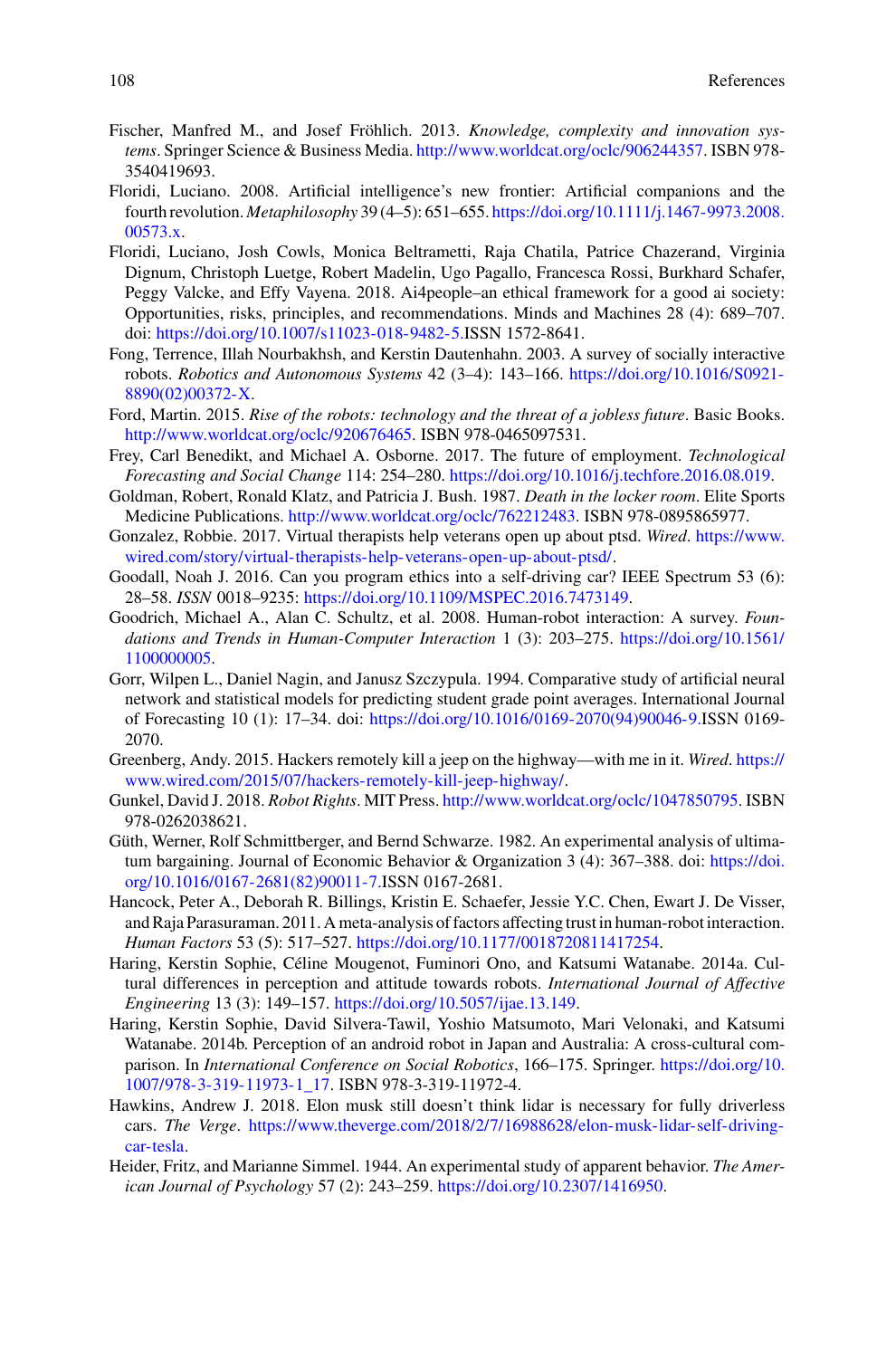- Herman, Arthur. 2018. China's brave new world of AI. *Forbes*. [https://www.forbes.com/sites/](https://www.forbes.com/sites/arthurherman/2018/08/30/chinas-brave-new-world-of-ai/) [arthurherman/2018/08/30/chinas-brave-new-world-of-ai/.](https://www.forbes.com/sites/arthurherman/2018/08/30/chinas-brave-new-world-of-ai/)
- Heyns, Christof. 2016. Autonomous weapons systems: Living a dignified life and dying a dignified death, 3–20. *Cambridge University Press*. [https://doi.org/10.1017/CBO9781316597873.001.](https://doi.org/10.1017/CBO9781316597873.001)
- Hildrenbrand, Jerry. 2018. Amazon alexa: What kind of data does amazon get from me? *Android Central*. [https://www.androidcentral.com/amazon-alexa-what-kind-data-does-amazon-get-me.](https://www.androidcentral.com/amazon-alexa-what-kind-data-does-amazon-get-me)
- Holpuch, Amanda. 2016. Tim cook says apple's refusal to unlock iphone for FBI is a 'civil liberties' issue. *The Guardian*. [https://www.theguardian.com/technology/2016/feb/22/tim-cook](https://www.theguardian.com/technology/2016/feb/22/tim-cook-apple-refusal-unlock-iphone-fbi-civil-liberties)[apple-refusal-unlock-iphone-fbi-civil-liberties.](https://www.theguardian.com/technology/2016/feb/22/tim-cook-apple-refusal-unlock-iphone-fbi-civil-liberties)
- Hu, Liming, David Bell, Sameer Antani, Zhiyun Xue, Kai Yu, Matthew P Horning, Noni Gachuhi, Benjamin Wilson, Mayoore S Jaiswal, Brian Befano, L Rodney Long, Rolando Herrero, Mark H Einstein, Robert D Burk, Maria Demarco, Julia C Gage, Ana Cecilia Rodriguez, Nicolas Wentzensen, and Mark Schiffman. 2019. *An observational study of deep learning and automated evaluation of cervical images for cancer screening*. [http://oup.prod.sis.lan/jnci/advance-article](http://oup.prod.sis.lan/jnci/advance-article-pdf/doi/10.1093/jnci/djy225/27375757/djy225.pdf)[pdf/doi/10.1093/jnci/djy225/27375757/djy225.pdf.](http://oup.prod.sis.lan/jnci/advance-article-pdf/doi/10.1093/jnci/djy225/27375757/djy225.pdf) [https://doi.org/10.1093/jnci/djy225.](https://doi.org/10.1093/jnci/djy225)
- Ingram, Brandon, Daniel Jones, Andrew Lewis, Matthew Richards, Charles Rich, and Lance Schachterle. 2010. A code of ethics for robotics engineers. In *Proceedings of the 5th ACM/IEEE international conference on human-robot interaction*, 103–104. IEEE Press. [https://doi.org/10.](https://doi.org/10.1109/HRI.2010.5453245) [1109/HRI.2010.5453245.](https://doi.org/10.1109/HRI.2010.5453245) ISBN 978-1-4244-4892-0.
- International Committee of the Red Cross. 2015. What are jus ad bellum and jus in bello. *International Committee of the Red Cross*. [https://www.icrc.org/en/document/what-are-jus-ad-bellum](https://www.icrc.org/en/document/what-are-jus-ad-bellum-and-jus-bello-0)[and-jus-bello-0.](https://www.icrc.org/en/document/what-are-jus-ad-bellum-and-jus-bello-0)
- James, Vincent. 2017. Putin says the nation that leads in ai 'will be the ruler of the world'. *The Verge*. [https://www.theverge.com/2017/9/4/16251226/russia-ai-putin-rule-the-world.](https://www.theverge.com/2017/9/4/16251226/russia-ai-putin-rule-the-world)
- Jr, Kahn, H. Peter, Takayuki Kanda, Hiroshi Ishiguro, Brian T. Gill, Jolina H. Ruckert, Solace Shen, Heather E. Gary, Aimee L. Reichert, Nathan G. Freier, and Rachel L. Severson. 2012. *Do people hold a humanoid robot morally accountable for the harm it causes? Proceedings of the seventh annual ACM/IEEE international conference on human-robot interaction, HRI '12, 33–40*. New York: ACM. [https://doi.org/10.1145/2157689.2157696.](https://doi.org/10.1145/2157689.2157696) ISBN 978-1-4503-1063-5.
- Kalra, Nidhi, and Susan M. Paddock. 2016. Driving to safety: How many miles of driving would it take to demonstrate autonomous vehicle reliability? *Transportation Research Part A: Policy and Practice* 94: 182–193. [https://doi.org/10.1016/j.tra.2016.09.010.](https://doi.org/10.1016/j.tra.2016.09.010)
- Kant, Immanuel. 1785. *Groundwork of the metaphysic of morals*. [http://www.worldcat.org/oclc/](http://www.worldcat.org/oclc/1057708209) [1057708209.](http://www.worldcat.org/oclc/1057708209)
- Kant, Immanuel. 1788. *The critique of practical reason*. [https://www.gutenberg.org/ebooks/5683.](https://www.gutenberg.org/ebooks/5683)
- Kaplan, Andreas, and Michael Haenlein. 2019. Siri, siri, in my hand: Who's the fairest in the land? on the interpretations, illustrations, and implications of artificial intelligence. Business Horizons 62 (1): 15–25. doi: [https://doi.org/10.1016/j.bushor.2018.08.004.I](https://doi.org/10.1016/j.bushor.2018.08.004.)SSN 0007-6813.
- Kaste, Martin. 2018. Facebook increasingly reliant on a.i. to predict suicide risk. *NPR*. [https://www.](https://www.npr.org/2018/11/17/668408122/facebook-increasingly-reliant-on-a-i-to-predict-suicide-risk) [npr.org/2018/11/17/668408122/facebook-increasingly-reliant-on-a-i-to-predict-suicide-risk.](https://www.npr.org/2018/11/17/668408122/facebook-increasingly-reliant-on-a-i-to-predict-suicide-risk)
- Kidd, Cory D., and Cynthia Breazeal. 1999, 2007. A robotic weight loss coach. In *Proceedings of the national conference on artificial intelligence*, vol. 22, 1985. Menlo Park, CA; Cambridge, MA; London: AAAI Press; MIT Press; AAAI. [https://www.aaai.org/Papers/AAAI/2007/AAAI07-](https://www.aaai.org/Papers/AAAI/2007/AAAI07-366.pdf) [366.pdf.](https://www.aaai.org/Papers/AAAI/2007/AAAI07-366.pdf)
- Kim, Ki Joon, Eunil Park, and S. Shyam Sundar. 2013. Caregiving role in human-robot interaction: A study of the mediating effects of perceived benefit and social presence. *Computers in Human Behavior* 29 (4): 1799–1806. [http://www.sciencedirect.com/science/article/pii/](http://www.sciencedirect.com/science/article/pii/S0747563213000757) [S0747563213000757.](http://www.sciencedirect.com/science/article/pii/S0747563213000757) [https://doi.org/10.1016/j.chb.2013.02.009.](https://doi.org/10.1016/j.chb.2013.02.009) ISSN 0747-5632.
- Klein, Martha. 2005. Responsibility. In *The Oxford companion to philosophy*, ed. Ted Honderich. OUP Oxford. [http://www.worldcat.org/oclc/180031201.](http://www.worldcat.org/oclc/180031201) ISBN 978-0199264797.
- Kleinberg, Jon, Jens Ludwig, Sendhil Mullainathan, and Ashesh Rambachan. 2018. Algorithmic fairness. *Aea papers and proceedings* 108: 22–27.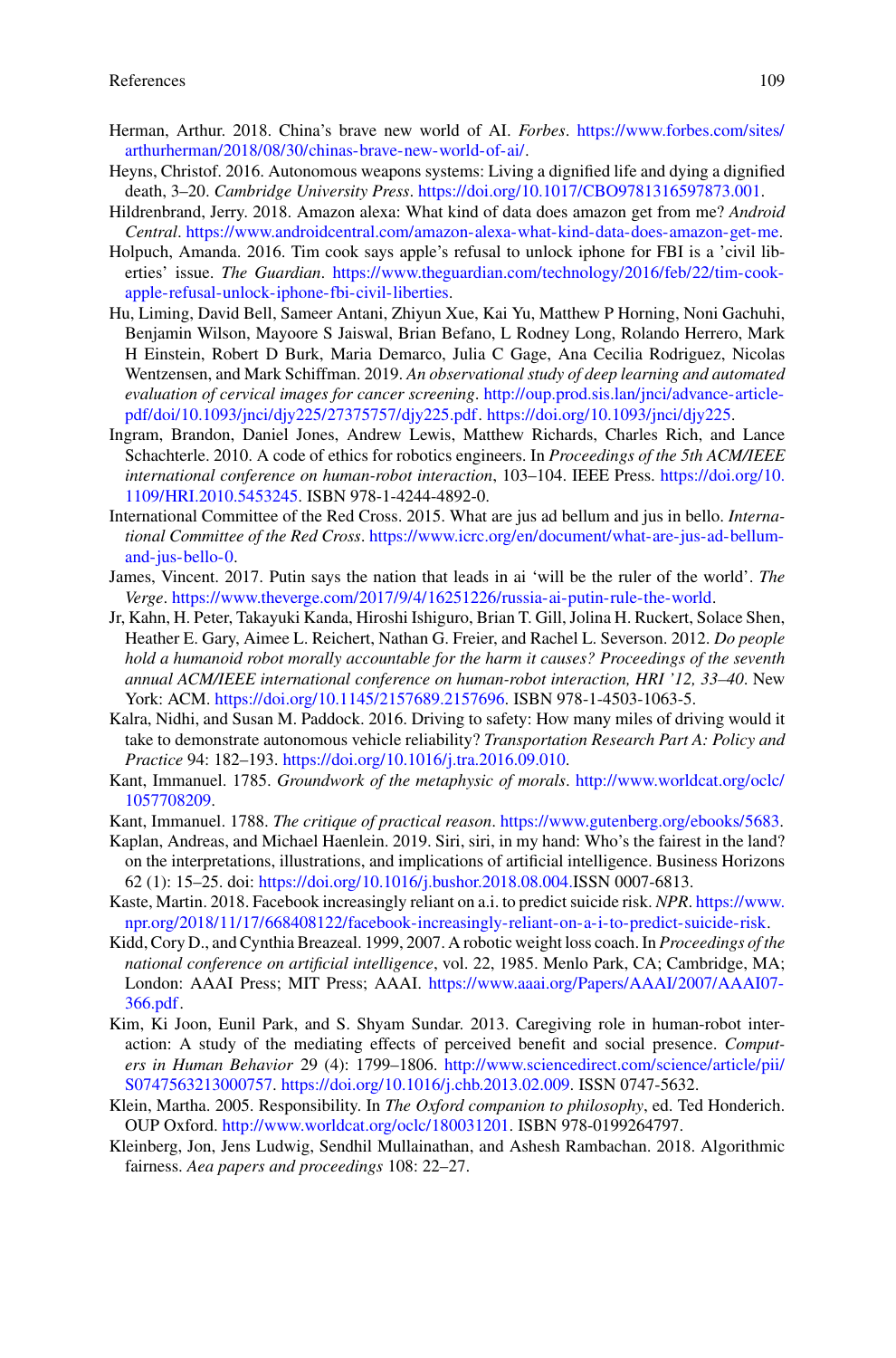- Kleinz, Torsten. 2018. Versteigerte werbeplätze: So funktioniert programmatic advertising. *Heise*. [https://www.heise.de/ct/artikel/Versteigerte-Werbeplaetze-So-funktioniert-Programmatic-](https://www.heise.de/ct/artikel/Versteigerte-Werbeplaetze-So-funktioniert-Programmatic-Advertising-4203227.html)[Advertising-4203227.html.](https://www.heise.de/ct/artikel/Versteigerte-Werbeplaetze-So-funktioniert-Programmatic-Advertising-4203227.html)
- Kolb, Michael. 2012. *Soldier and robot interaction in combat environments*. Ph.D. thesis, The University of Oklahoma. [https://ou-primo.hosted.exlibrisgroup.com/primo-explore/fulldisplay?](https://ou-primo.hosted.exlibrisgroup.com/primo-explore/fulldisplay?docid=NORMANLAW_ALMA21340006270002042&context=L&vid=OUNEW&lang=en_US) [docid=NORMANLAW\\_ALMA21340006270002042&context=L&vid=OUNEW&lang=en\\_](https://ou-primo.hosted.exlibrisgroup.com/primo-explore/fulldisplay?docid=NORMANLAW_ALMA21340006270002042&context=L&vid=OUNEW&lang=en_US) [US.](https://ou-primo.hosted.exlibrisgroup.com/primo-explore/fulldisplay?docid=NORMANLAW_ALMA21340006270002042&context=L&vid=OUNEW&lang=en_US)
- Kolowich, Steve. 2012. Recommended for you. *Inside Higher Education*. [https://www.](https://www.insidehighered.com/news/2012/03/16/university-builds-course-recommendation-engine-steer-students-toward-completion) [insidehighered.com/news/2012/03/16/university-builds-course-recommendation-engine-steer](https://www.insidehighered.com/news/2012/03/16/university-builds-course-recommendation-engine-steer-students-toward-completion)[students-toward-completion.](https://www.insidehighered.com/news/2012/03/16/university-builds-course-recommendation-engine-steer-students-toward-completion)
- Laris, Michael. 2018. A waymo safety driver collided with a motorcyclist. The company says a self-driving minivan would have done better. *Washington Post*. [https://www.washingtonpost.](https://www.washingtonpost.com/technology/2018/11/06/waymo-safety-driver-collides-with-motorcyclist-company-says-self-driving-minivan-would-have-done-better/?utm_term=.e48719a57a13) [com/technology/2018/11/06/waymo-safety-driver-collides-with-motorcyclist-company-says](https://www.washingtonpost.com/technology/2018/11/06/waymo-safety-driver-collides-with-motorcyclist-company-says-self-driving-minivan-would-have-done-better/?utm_term=.e48719a57a13)[self-driving-minivan-would-have-done-better/?utm\\_term=.e48719a57a13.](https://www.washingtonpost.com/technology/2018/11/06/waymo-safety-driver-collides-with-motorcyclist-company-says-self-driving-minivan-would-have-done-better/?utm_term=.e48719a57a13)
- Lee, John D., and Katrina A. See. 2004. Trust in automation: Designing for appropriate reliance. *Human Factors* 46 (1): 50–80. [https://doi.org/10.1518/hfes.46.1.50\\_30392.](https://doi.org/10.1518/hfes.46.1.50_30392) PMID: 15151155.
- Lee, Sang M., and Silvana Trimi, 2018. Innovation for creating a smart future. Journal of Innovation & Knowledge 3 (1): 1–8. doi: [https://doi.org/10.1016/j.jik.2016.11.001.I](https://doi.org/10.1016/j.jik.2016.11.001.)SSN 2444-569X.
- Li, Bo-hu, Bao-cun Hou, Wen-tao Yu, Xiao-bing Lu, and Chun-wei Yang. 2017. Applications of artificial intelligence in intelligent manufacturing: a review. Frontiers of Information Technology & Electronic Engineering 18 (1): 86–96. doi: [https://doi.org/10.1631/FITEE.1601885.I](https://doi.org/10.1631/FITEE.1601885.)SSN 2095-9230.
- Lin, Patrick. 2016. Why ethics matters for autonomous cars. In *Autonomous driving*, ed. Markus Maurer, J. Christian Gerdes, Barbara Lenz, Hermann Winner, et al., 70–85. Berlin: Springer. [https://doi.org/10.1007/978-3-662-48847-8\\_4.](https://doi.org/10.1007/978-3-662-48847-8_4) ISBN 978-3-662-48845-4.
- Lin, Patrick, Keith Abney, and Ryan Jenkins. 2017. *Robot ethics 2.0: From autonomous cars to artificial intelligence*. Oxford University Press. [http://www.worldcat.org/oclc/1011372036.](http://www.worldcat.org/oclc/1011372036) ISBN 978-0190652951.
- Lin, Zhiyuan, Alex Chohlas-Wood, and Sharad Goel. 2019. Guiding prosecutorial decisions with an interpretable statistical model. In *Proceedings of the AAAI/ACM conference on artifical intelligence, ethics, and society*. [https://footprints.stanford.edu/papers/smart-prosecution.pdf.](https://footprints.stanford.edu/papers/smart-prosecution.pdf)
- Lins, Karl V., Henri Servaes, and Ane Tamayo. 2017. Social capital, trust, and firm performance: The value of corporate social responsibility during the financial crisis. *The Journal of Finance* 72 (4): 1785–1824. [https://doi.org/10.1111/jofi.12505.](https://doi.org/10.1111/jofi.12505)
- Lokhorst, Gert-Jan, and Jeroen Van Den Hoven. 2012. Responsibility for military robots (Chap. 9). In *Robot ethics: The ethical and social implications of robotics*, ed. Patrick Lin and George A Bekey, 145–156. Cambridge: MIT Press. [http://www.worldcat.org/oclc/978497330.](http://www.worldcat.org/oclc/978497330) ISBN 978- 0262526005.
- Luetge, Christoph. 2013. Handbook of the philosophical foundations of business ethics. [https://doi.](https://doi.org/10.1007/978-94-007-1494-6) [org/10.1007/978-94-007-1494-6.](https://doi.org/10.1007/978-94-007-1494-6)
- Luetge, Christoph. 2017. The german ethics code for automated and connected driving. *Philosophy & Technology* 30 (4): 547–558. <https://doi.org/10.1007/s13347-017-0284-0.> ISSN 2210-5441.
- Luetge, Christoph, Eberhard Schnebel, and Nadine Westphal. 2014. Risk management and business ethics: Integrating the human factor. In *Risk: A multidisciplinary introduction*, ed. Claudia Klüppelberg, Daniel Straub, and Isabell Welpe, 37–61. Springer. [https://doi.org/10.1007/978-3-](https://doi.org/10.1007/978-3-319-04486-6) [319-04486-6.](https://doi.org/10.1007/978-3-319-04486-6)
- Luetke, Christoph. 2017. Responsibilities of online service providers from a business ethics point of view. In *The responsibilities of online service providers*, ed. Mariarosaria Taddeo and Luciano Floridi, 119–133. Springer. [https://doi.org/10.1007/978-3-319-47852-4\\_7.](https://doi.org/10.1007/978-3-319-47852-4_7)
- Lütge, Christoph, Hannes Rusch, and Matthias Uhl, and Christoph Luetge. 2014. *Experimental ethics: Toward an empirical moral philosophy*. Palgrave Macmillan. [http://www.worldcat.org/](http://www.worldcat.org/oclc/896794689) [oclc/896794689.](http://www.worldcat.org/oclc/896794689) ISBN 978-1349488797.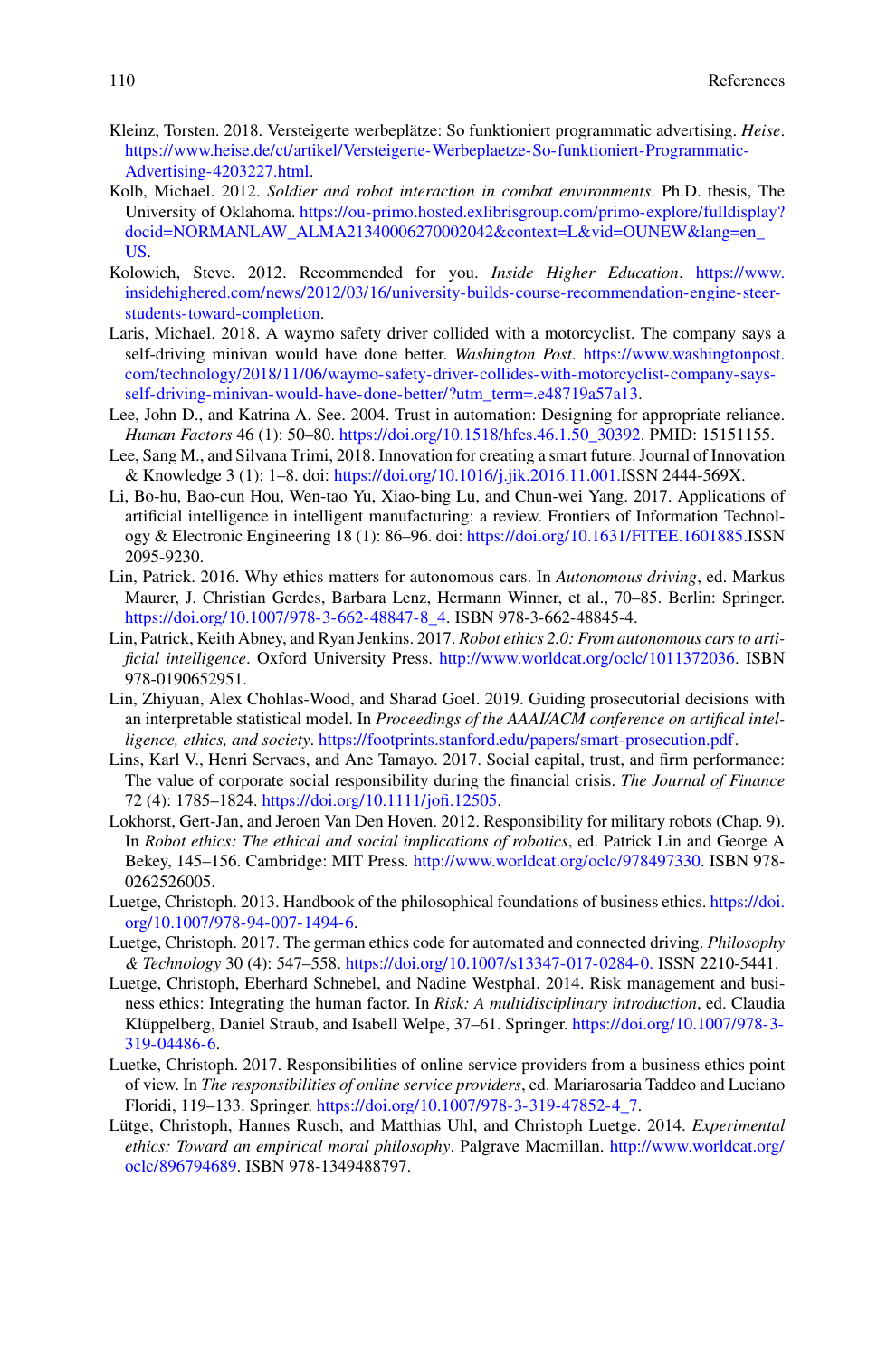- Mackie, John. 1991. *Ethics: Inventing right and wrong*. UK: Penguin. [http://www.worldcat.org/](http://www.worldcat.org/oclc/846989284) [oclc/846989284.](http://www.worldcat.org/oclc/846989284) ISBN 978-0140135589.
- Makridakis, Spyros. 2017. The forthcoming artificial intelligence (ai) revolution: Its impact on society and firms. Futures 90: 46–60. doi: [https://doi.org/10.1016/j.futures.2017.03.006.I](https://doi.org/10.1016/j.futures.2017.03.006.)SSN 0016-3287.
- Malle, Bertram F., Matthias Scheutz, and Joseph L. Austerweil. 2017. Networks of social and moral norms in human and robot agents. In *A world with robots*, 3–17. Springer.
- Marshall, Aarian. 2017. To save the most lives, deploy (imperfect) self-driving cars asap. *Wired*. [https://www.wired.com/story/self-driving-cars-rand-report/.](https://www.wired.com/story/self-driving-cars-rand-report/)
- Marshall, Aarian. 2018. We've been talking about self-driving car safety all wrong. *Wired*. [https://](https://www.wired.com/story/self-driving-cars-safety-metrics-miles-disengagements/) [www.wired.com/story/self-driving-cars-safety-metrics-miles-disengagements/.](https://www.wired.com/story/self-driving-cars-safety-metrics-miles-disengagements/)
- Martinez-Conesa, Isabel, Pedro Soto-Acosta, and Mercedes Palacios-Manzano. 2017. Corporate social responsibility and its effect on innovation and firm performance: An empirical research in smes. *Journal of Cleaner Production* 142 (4): 2374–2383. [https://doi.org/10.1016/j.jclepro.](https://doi.org/10.1016/j.jclepro.2016.11.038) [2016.11.038.](https://doi.org/10.1016/j.jclepro.2016.11.038)
- Michalski, Ryszard S., Jaime G. Carbonell, and Tom M. Mitchell. 2013. *Machine learning: An artificial intelligence approach*. Springer Science & Business Media. URL [http://www.worldcat.](http://www.worldcat.org/oclc/864590508) [org/oclc/864590508.](http://www.worldcat.org/oclc/864590508) ISBN 978-3662124079.
- Mill, John Stuart. 1863. *Utilitarianism*. London: Parker, Son and Bourn. [https://www.gutenberg.](https://www.gutenberg.org/ebooks/11224) [org/ebooks/11224.](https://www.gutenberg.org/ebooks/11224)
- Moor, J. H. 2006. The nature, importance, and difficulty of machine ethics. IEEE Intelligent Systems 21 (4): 18–21. doi: [https://doi.org/10.1109/MIS.2006.80.I](https://doi.org/10.1109/MIS.2006.80.)SSN 1541-1672.
- Moseley, Laurence G., and Donna M. Mead. 2008. Predicting who will drop out of nursing courses: A machine learning exercise. Nurse Education Today 28 (4): 469–475. doi: [https://doi.org/10.](https://doi.org/10.1016/j.nedt.2007.07.012.) [1016/j.nedt.2007.07.012.I](https://doi.org/10.1016/j.nedt.2007.07.012.)SSN 0260-6917.
- National Police Foundation. 2017. A review of the baltimore police department's use of persistent surveillance. *National Police Foundation*. [https://www.policefoundation.org/publication/a](https://www.policefoundation.org/publication/a-review-of-the-baltimore-police-departments-use-of-persistent-surveillance/)[review-of-the-baltimore-police-departments-use-of-persistent-surveillance/.](https://www.policefoundation.org/publication/a-review-of-the-baltimore-police-departments-use-of-persistent-surveillance/)
- Nourbakhsh, Illah Reza. 2013. *Robot futures*. Cambridge: MIT Press. [http://www.worldcat.org/](http://www.worldcat.org/oclc/1061811057) [oclc/1061811057.](http://www.worldcat.org/oclc/1061811057) ISBN 978-0262528320.
- Obermeyer, Ziad, Brian Powers, Christine Vogeli, and Sendhil Mullainathan. 2019. Dissecting racial bias in an algorithm used to manage the health of populations. *Science* 366 (6464): 447–453.
- Ogawa, Kohei, Christoph Bartneck, Daisuke Sakamoto, Takayuki Kanda, T. Ono, and Hiroshi Ishiguro. 2009. Can an android persuade you? In 18th IEEE international symposium on robot and human interactive communication, RO-MAN2009, 553–557. IEEE. doi: [https://doi.org/10.](https://doi.org/10.1109/ROMAN.2009.5326352.) [1109/ROMAN.2009.5326352.I](https://doi.org/10.1109/ROMAN.2009.5326352.)SBN 978-1-4244-5081-7.
- O'Kane, Sean. 2018. Uber reportedly thinks its self-driving car killed someone because it 'decided' not to swerve. *The Verge*. [https://www.theverge.com/2018/5/7/17327682/uber-self-driving-car](https://www.theverge.com/2018/5/7/17327682/uber-self-driving-car-decision-kill-swerve)[decision-kill-swerve.](https://www.theverge.com/2018/5/7/17327682/uber-self-driving-car-decision-kill-swerve)
- Perkowitz, Sidney. 2004. *Digital people: From bionic humans to androids*. Joseph Henry Press. [http://www.worldcat.org/oclc/936950712.](http://www.worldcat.org/oclc/936950712) ISBN 978-0309096195.
- Pies, Ingo. 2010. Sustainability in the petroleum industry: Theory and practice of voluntary selfcommitments. *University of Wittenberg Business Ethics Study, No*. 2010–1: [https://doi.org/10.](https://doi.org/10.2139/ssrn.1595943) [2139/ssrn.1595943.](https://doi.org/10.2139/ssrn.1595943)
- Poole, David L., and Alan K. Mackworth. 2010. Artificial intelligence: Foundations of computational agents. Cambridge University Press. doi: [https://doi.org/10.1017/](https://doi.org/10.1017/CBO9780511794797.) [CBO9780511794797.I](https://doi.org/10.1017/CBO9780511794797.)SBN 9780511794797.
- Povyakalo, Andrey A., Eugenio Alberdi, Lorenzo Strigini, and Peter Ayton. 2013. How to discriminate between computer-aided and computer-hindered decisions: a case study in mammography. *Medical Decision Making* 33 (1): 98–107. [https://doi.org/10.1177/0272989X12465490.](https://doi.org/10.1177/0272989X12465490)
- Quinn, Michael J. 2017. *Ethics for the information age*, 7th ed. Addison-Wesley Publishing Company. [http://www.worldcat.org/oclc/1014043739.](http://www.worldcat.org/oclc/1014043739) ISBN 978-0134296548.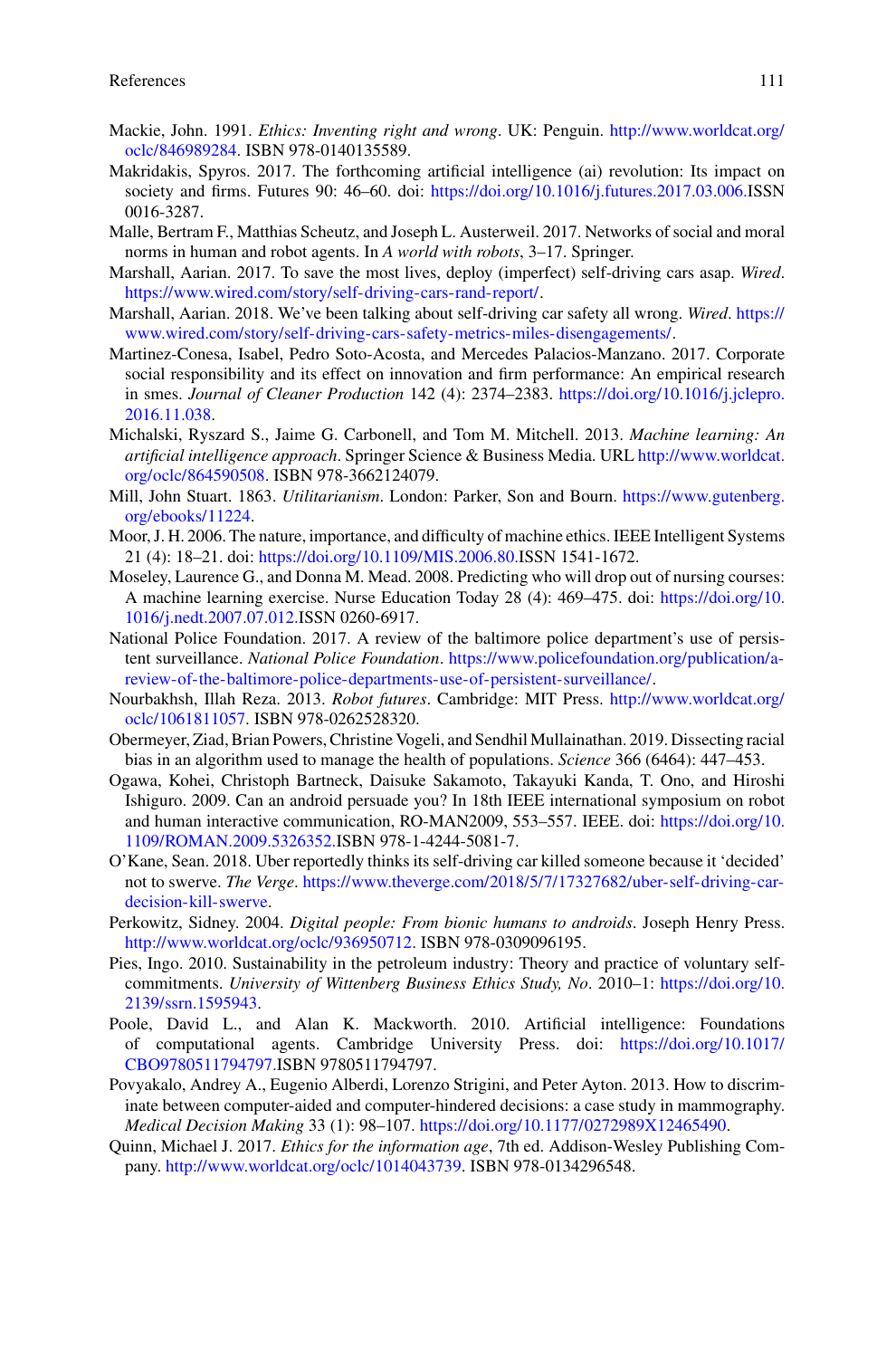- Reeves, Byron, and Clifford Ivar Nass. 1996. *The media equation: how people treat computers, televisions, and new media like real people and places*. Stanford, Calif. New York; Cambridge: CSLI Publications; Cambridge University Press. [http://www.worldcat.org/oclc/1061025314.](http://www.worldcat.org/oclc/1061025314) ISBN 978-1575860534.
- Reynolds, Emily. 2018. The agony of sophia, the world's first robot citizen condemned to a lifeless career in marketing. *Wired*. [https://www.wired.co.uk/article/sophia-robot-citizen-womens](https://www.wired.co.uk/article/sophia-robot-citizen-womens-rights-detriot-become-human-hanson-robotics)[rights-detriot-become-human-hanson-robotics.](https://www.wired.co.uk/article/sophia-robot-citizen-womens-rights-detriot-become-human-hanson-robotics)
- Richardson, Kathleen. 2016. The asymmetrical'relationship': parallels between prostitution and the development of sex robots. *ACM SIGCAS Computers and Society* 45 (3): 290–293. [https://doi.](https://doi.org/10.1145/2874239.2874281) [org/10.1145/2874239.2874281.](https://doi.org/10.1145/2874239.2874281)
- Riek, Laurel, and Don Howard. 2014. A code of ethics for the human-robot interaction profession. *Proceedings of We robot*. [https://ssrn.com/abstract=2757805.](https://ssrn.com/abstract=2757805)
- Robinette, Paul, Wenchen Li, Robert Allen, Ayanna M. Howard, and Alan R. Wagner. 2016. Overtrust of robots in emergency evacuation scenarios. In *Proceedings of the eleventh ACM/IEEE international conference on human robot interaction*, 101–108. IEEE Press. [https://doi.org/10.](https://doi.org/10.1109/HRI.2016.7451740) [1109/HRI.2016.7451740.](https://doi.org/10.1109/HRI.2016.7451740) ISBN 978-1-4673-8370-7.
- Rothenbücher, Dirk, Jamy Li, David Sirkin, Brian Mok, and Wendy Ju. 2016. Ghost driver: A field study investigating the interaction between pedestrians and driverless vehicles. In *25th IEEE international symposium on robot and human interactive communication (RO-MAN)*, 795–802. IEEE. [https://doi.org/10.1109/ROMAN.2016.7745210.](https://doi.org/10.1109/ROMAN.2016.7745210) ISBN 978-1-5090-3929-6.
- Russell, Stuart J., and Peter Norvig. 2010. *Artificial intelligence: a modern approach*, 3rd ed. Upper Saddle River, N.J.: Prentice Hall. [http://www.worldcat.org/oclc/688385283.](http://www.worldcat.org/oclc/688385283) ISBN 9780132071482.
- Saeidi, Sayedeh Parastoo, Saudah Sofian, Parvaneh Saeidi, Sayyedeh Parisa Saeidi, and Seyyed Alireza Saaeidi. 2015. How does corporate social responsibility contribute to firm financial performance? the mediating role of competitive advantage, reputation, and customer satisfaction. *Journal of business research* 68 (2): 341–350. [https://doi.org/10.1016/j.jbusres.2014.06.024.](https://doi.org/10.1016/j.jbusres.2014.06.024)
- Scharre, Paul. 2018. *Army of none: Autonomous weapons and the future of war*. WW Norton & Company.
- Scheutz, Matthias. 2014. *The inherent dangers of unidirectional emotional bonds between humans and social robots* (Chap. 13), 205–222. Cambridge: MIT Press. [http://www.worldcat.org/oclc/](http://www.worldcat.org/oclc/978497330) [978497330.](http://www.worldcat.org/oclc/978497330) ISBN 9780262526005.
- Searle, John R. 1980. Minds, brains and programs. *Behavioral and Brain Sciences* 3 (3): 417–457. [https://doi.org/10.1017/S0140525X00005756.](https://doi.org/10.1017/S0140525X00005756)
- Seifert, Inessa, Matthias Bürger, Leo Wangler, Stephanie Christmann-Budian, Marieke Rohde, Peter Gabriel, and Guido Zinke. 2018. Potenziale der künstlichen intelligenz im produzierenden gewerbe. (potentials of ai in manufacturing). [https://www.bmwi.de/Redaktion/DE/](https://www.bmwi.de/Redaktion/DE/Publikationen/Studien/potenziale-kuenstlichen-intelligenz-im-produzierenden-gewerbe-in-deutschland.pdf?__blob=publicationFile&v=8) [Publikationen/Studien/potenziale-kuenstlichen-intelligenz-im-produzierenden-gewerbe-in](https://www.bmwi.de/Redaktion/DE/Publikationen/Studien/potenziale-kuenstlichen-intelligenz-im-produzierenden-gewerbe-in-deutschland.pdf?__blob=publicationFile&v=8)[deutschland.pdf?\\_\\_blob=publicationFile&v=8.](https://www.bmwi.de/Redaktion/DE/Publikationen/Studien/potenziale-kuenstlichen-intelligenz-im-produzierenden-gewerbe-in-deutschland.pdf?__blob=publicationFile&v=8)
- Sharkey, Noel. 2010. Saying 'no!' to lethal autonomous targeting. *Journal of Military Ethics* 9 (4): 369–383. [https://doi.org/10.1080/15027570.2010.537903.](https://doi.org/10.1080/15027570.2010.537903)
- Sharkey, Noel, and Amanda Sharkey. 2010. The crying shame of robot nannies: an ethical appraisal. *Interaction Studies* 11 (2): 161–190. [https://doi.org/10.1075/is.11.2.01sha.](https://doi.org/10.1075/is.11.2.01sha)
- Sharkey, Amanda, and Noel Sharkey. 2012. Granny and the robots: ethical issues in robot care for the elderly. *Ethics and Information Technology* 14 (1): 27–40. [https://doi.org/10.1007/s10676-](https://doi.org/10.1007/s10676-010-9234-6) [010-9234-6.](https://doi.org/10.1007/s10676-010-9234-6)
- Shields, Nicholas. 2018. New survey shows consumers are wary of smart home devices invading their privacy. *Business Insider*. [https://www.businessinsider.com/survey-says-consumers-have](https://www.businessinsider.com/survey-says-consumers-have-privacy-concerns-with-smart-home-devices-2018-4)[privacy-concerns-with-smart-home-devices-2018-4.](https://www.businessinsider.com/survey-says-consumers-have-privacy-concerns-with-smart-home-devices-2018-4)
- Shiomi, Masahiro, Kazuhiko Shinozawa, Yoshifumi Nakagawa, Takahiro Miyashita, Toshio Sakamoto, Toshimitsu Terakubo, Hiroshi Ishiguro, and Norihiro Hagita. 2013. Recommendation effects of a social robot for advertisement-use context in a shopping mall. *International Journal of Social Robotics* 5 (2): 251–262. [https://doi.org/10.1007/s12369-013-0180-4.](https://doi.org/10.1007/s12369-013-0180-4)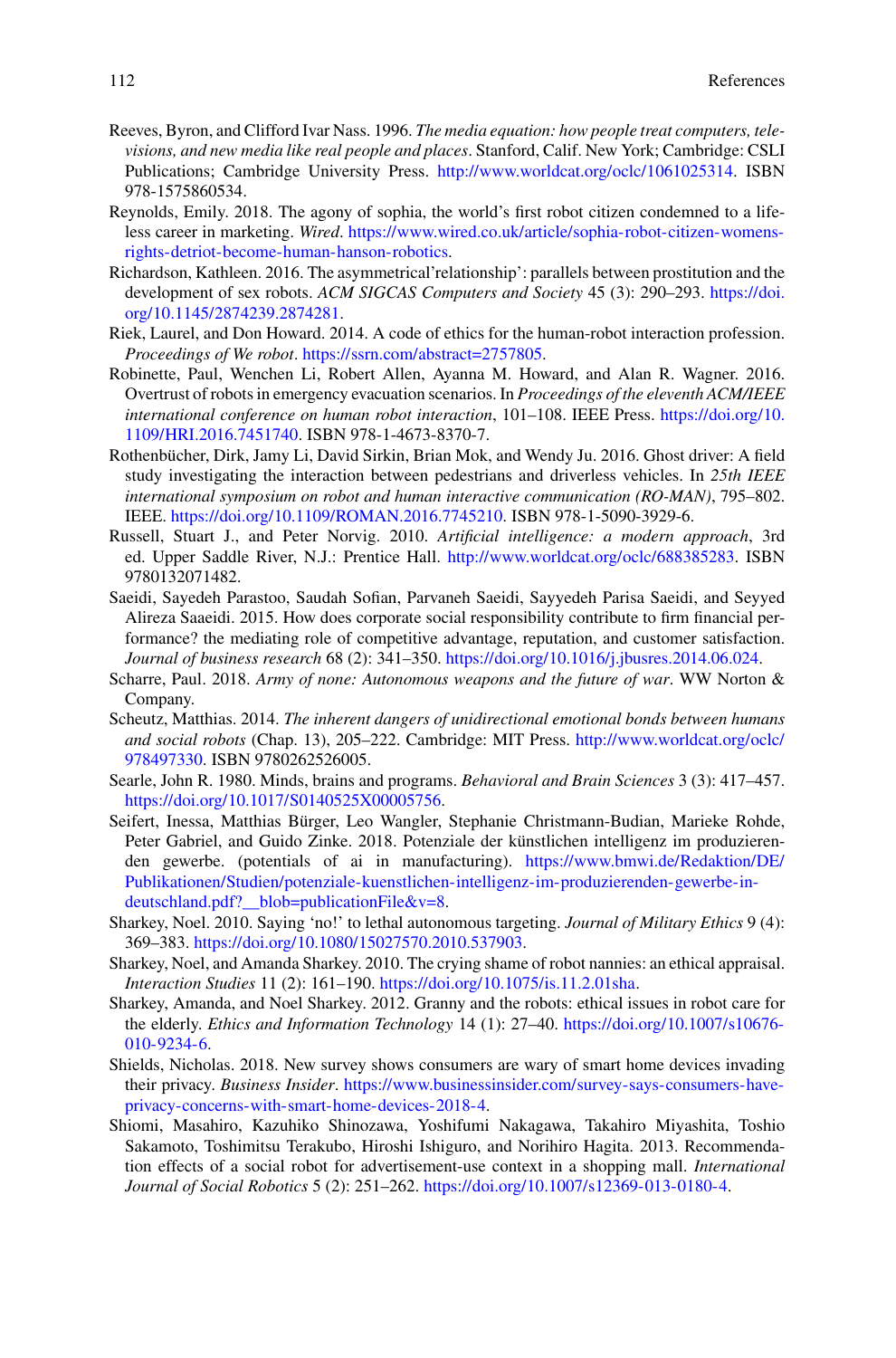- Shiu, Yung-Ming, and Shou-Lin Yang. 2017. Does engagement in corporate social responsibility provide strategic insurance-like effects? *Strategic Management Journal* 38 (2): 455–470. [https://](https://onlinelibrary.wiley.com/doi/abs/10.1002/smj.2494) [onlinelibrary.wiley.com/doi/abs/10.1002/smj.2494.](https://onlinelibrary.wiley.com/doi/abs/10.1002/smj.2494)
- Short, E., J. Hart, M. Vu, and B. Scassellati. 2010. No fair!! an interaction with a cheating robot. In *Proceedings of the 5th ACM/IEEE international conference on human-robot interaction (HRI)*, 219–226. [https://doi.org/10.1109/HRI.2010.5453193.](https://doi.org/10.1109/HRI.2010.5453193)
- Singer, Peter Warren. 2009. *Wired for war: The robotics revolution and conflict in the twenty-first century*. Penguin. [http://www.worldcat.org/oclc/958145424.](http://www.worldcat.org/oclc/958145424) ISBN 1594201986.
- Sloman, Aaron, and Monica Croucher. 1981. Why robots will have emotions. In *Proceedings of the 7th international joint conference on artificial intelligence*, vol. 1, 197–202. [http://dl.acm.org/](http://dl.acm.org/citation.cfm?id=1623156.1623194) [citation.cfm?id=1623156.1623194.](http://dl.acm.org/citation.cfm?id=1623156.1623194)
- Sparrow, Robert. 2016. Kicking a robot dog. In *2016 11th ACM/IEEE international conference on human-robot interaction (HRI)*, 229–229. [https://doi.org/10.1109/HRI.2016.7451756.](https://doi.org/10.1109/HRI.2016.7451756)
- Sparrow, Robert. 2017. Robots, rape, and representation. International Journal of Social Robotics 9 (4): 465–477. doi: [https://doi.org/10.1007/s12369-017-0413-z.I](https://doi.org/10.1007/s12369-017-0413-z.)SSN 1875-4805.
- Sparrow, Robert, and Mark Howard. 2017. When human beings are like drunk robots: Driverless vehicles, ethics, and the future of transport. *Transportation Research Part C: Emerging Technologies* 80: 206–215. [https://doi.org/10.1016/j.trc.2017.04.014.](https://doi.org/10.1016/j.trc.2017.04.014)
- Stephens-Davidowitz, Seth, and Steven Pinker. 2017. *Everybody lies: big data, new data, and what the internet can tell Us about who we really are*. New York: HarperCollins. [http://www.worldcat.](http://www.worldcat.org/oclc/1004000087) [org/oclc/1004000087.](http://www.worldcat.org/oclc/1004000087) ISBN 978-0062390851.
- Surden, Harry, and Mary-Anne Williams. 2016. Technological opacity, predictability, and selfdriving cars. *Cardozo Law Review* 38: 1–52. [http://hdl.handle.net/10453/120588.](http://hdl.handle.net/10453/120588)
- Thielmann, Sam. 2016. Use of police robot to kill dallas shooting suspect believed to be first in us history. *The Guardian*. [https://www.theguardian.com/technology/2016/jul/08/police-bomb](https://www.theguardian.com/technology/2016/jul/08/police-bomb-robot-explosive-killed-suspect-dallas)[robot-explosive-killed-suspect-dallas.](https://www.theguardian.com/technology/2016/jul/08/police-bomb-robot-explosive-killed-suspect-dallas)
- Thompson, Dennis F. 1980. Moral responsibility of public officials: The problem of many hands. *The American Political Science Review* 74 (4): 905–916. [https://doi.org/10.2307/1954312.](https://doi.org/10.2307/1954312)
- Toma, Catalina L., Jeffrey T. Hancock, and Nicole B. Ellison. 2008. Separating fact from fiction: An examination of deceptive self-presentation in online dating profiles. *Personality and Social Psychology Bulletin* 34 (8): 1023–1036. [https://doi.org/10.1177/0146167208318067.](https://doi.org/10.1177/0146167208318067)
- United Nations. 1968. *Convention on road traffic*. United Nations. [https://treaties.un.org/doc/](https://treaties.un.org/doc/Publication/MTDSG/Volume%20I/Chapter%20XI/XI-B-19.en.pdf) [Publication/MTDSG/Volume%20I/Chapter%20XI/XI-B-19.en.pdf.](https://treaties.un.org/doc/Publication/MTDSG/Volume%20I/Chapter%20XI/XI-B-19.en.pdf)
- van Wynsberghe, Aimee, and Scott Robbins. 2019. Critiquing the reasons for making artificial moral agents. *Science and Engineering Ethics* 25 (3): 719–735.
- Wachter, Sandra, Brent Mittelstadt, and Luciano Floridi. 2017. Transparent, explainable, and accountable AI for robotics. *Science Robotics* 2 (6): eaan6080. [https://doi.org/10.1126/](https://doi.org/10.1126/scirobotics.aan6080) [scirobotics.aan6080.](https://doi.org/10.1126/scirobotics.aan6080)
- Wallach, Wendell. 2008. *and Colin Allen*. Moral machines: Teaching robots right from wrong. Oxford University Press.
- Wang, Lin, Pei-Luen Patrick Rau, Vanessa Evers, Benjamin Krisper Robinson, and Pamela Hinds. 2010. When in rome: the role of culture & context in adherence to robot recommendations. In *Proceedings of the 5th ACM/IEEE international conference on Human-robot interaction*, 359– 366. IEEE Press. [https://doi.org/10.1109/HRI.2010.5453165.](https://doi.org/10.1109/HRI.2010.5453165) ISBN 978-1-4244-4892-0.
- Wang, Qian, Junsheng Dou, and Shenghua Jia. 2016. A meta-analytic review of corporate social responsibility and corporate financial performance: The moderating effect of contextual factors. *Business & Society* 55 (8): 1083–1121. [https://doi.org/10.1177/0007650315584317.](https://doi.org/10.1177/0007650315584317)
- Watanabe, Miki, Kohei Ogawa, and Hiroshi Ishiguro. 2015. Can androids be salespeople in the real world? In *Proceedings of the 33rd annual ACM conference extended abstracts on human factors in computing systems*, 781–788. ACM. [https://doi.org/10.1145/2702613.2702967.](https://doi.org/10.1145/2702613.2702967) ISBN 978-1-4503-3146-3.
- Weinberger, David. 2018. Don't make AI artificially stupid in the name of transparency. *Wired*. [https://www.wired.com/story/dont-make-ai-artificially-stupid-in-the-name-of-transparency/.](https://www.wired.com/story/dont-make-ai-artificially-stupid-in-the-name-of-transparency/)
- Welsh, Sean. 2018. *Ethics and security automata. Ethics, emerging technologies and international affairs*. Abingdon: Routledge. [http://www.worldcat.org/oclc/1004169786.](http://www.worldcat.org/oclc/1004169786) ISBN 978- 1138050228.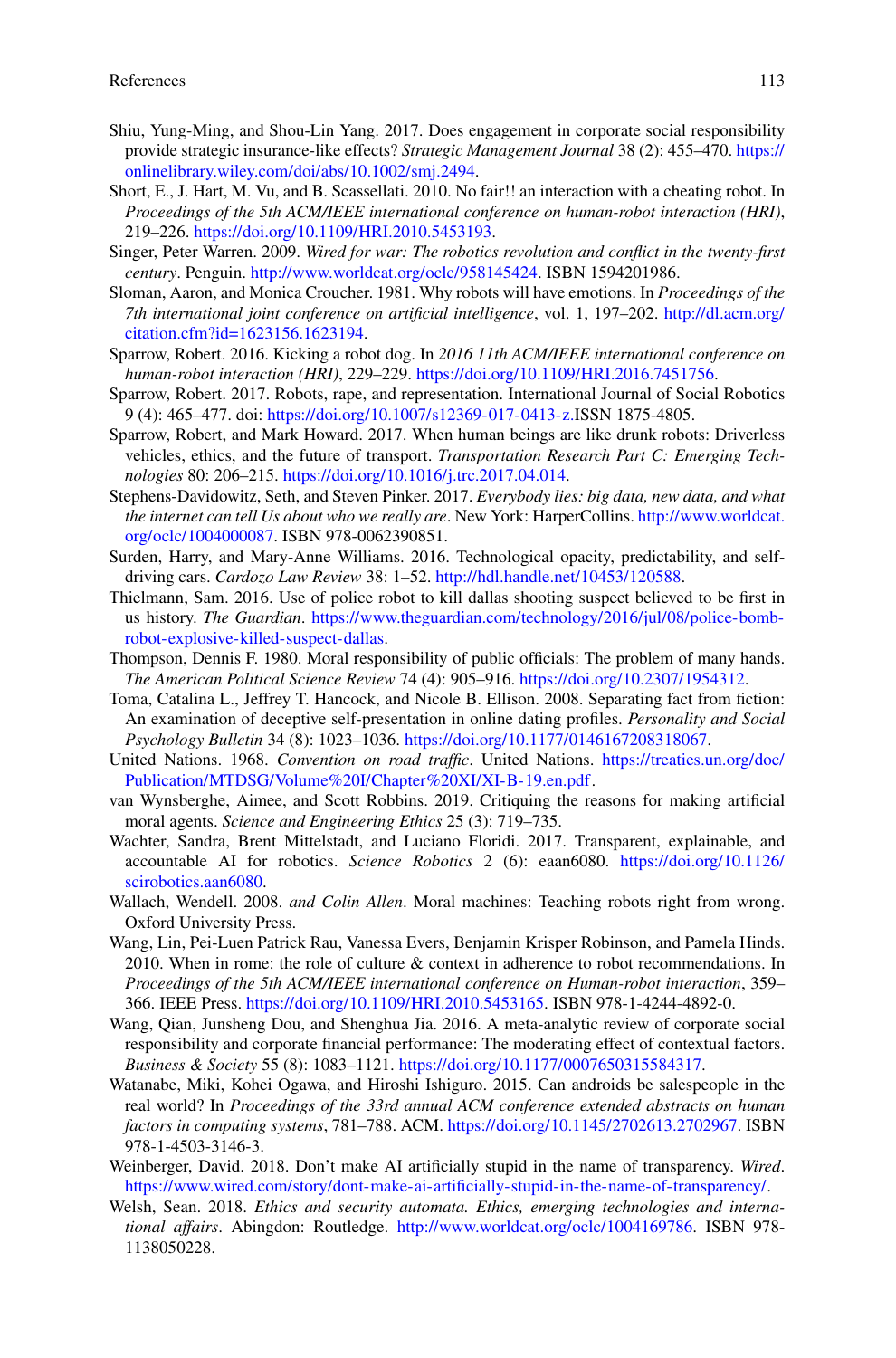- White, Daniel K., Christine E. Peloquin, Tuhina Neogi, Yanyan Zhu, Yuqing Zhang, Michael C. Nevitt, Elsa S. Strotmeyer, Jane A. Cauley, Robert M. Boudreau, Eleanor M. Simonsick, Luigi Ferrucci, Tamara B. Harris, and Susan M. Satterfield. 2012. Trajectories of gait speed predict mortality in well-functioning older adults: The health, aging and body composition study. *The Journals of Gerontology: Series A* 68 (4): 456–464. [https://doi.org/10.1093/gerona/gls197.](https://doi.org/10.1093/gerona/gls197)
- Wilens, Timothy E., Lenard A. Adler, Jill Adams, Stephanie Sgambati, John Rotrosen, Robert Sawtelle, Linsey Utzinger, and Steven Fusillo. 2008. Misuse and diversion of stimulants prescribed for ADHD: A systematic review of the literature. *Journal of the American Academy of Child & Adolescent Psychiatry* 47 (1): 21–31. [https://doi.org/10.1097/chi.0b013e31815a56f1.](https://doi.org/10.1097/chi.0b013e31815a56f1)
- Woolley, S. 2005. Children of Jehovah's witnesses and adolescent Jehovah's witnesses: what are their rights?*Archives of Disease in Childhood* 90 (7): 715–719. 10.1136/adc.2004.067843. [https://](https://adc.bmj.com/content/90/7/715) [adc.bmj.com/content/90/7/715.](https://adc.bmj.com/content/90/7/715) ISSN 0003-9888.

Zalta, Edward N. 2003. *Stanford encyclopedia of philosophy*. [https://plato.stanford.edu/.](https://plato.stanford.edu/)

Zlotowski, Jakub, Diane Proudfoot, Kumar Yogeeswaran, and Christoph Bartneck. 2015. Anthropomorphism: Opportunities and challenges in human-robot interaction. *International Journal of Social Robotics* 7 (3): 347–360. [https://doi.org/10.1007/s12369-014-0267-6.](https://doi.org/10.1007/s12369-014-0267-6)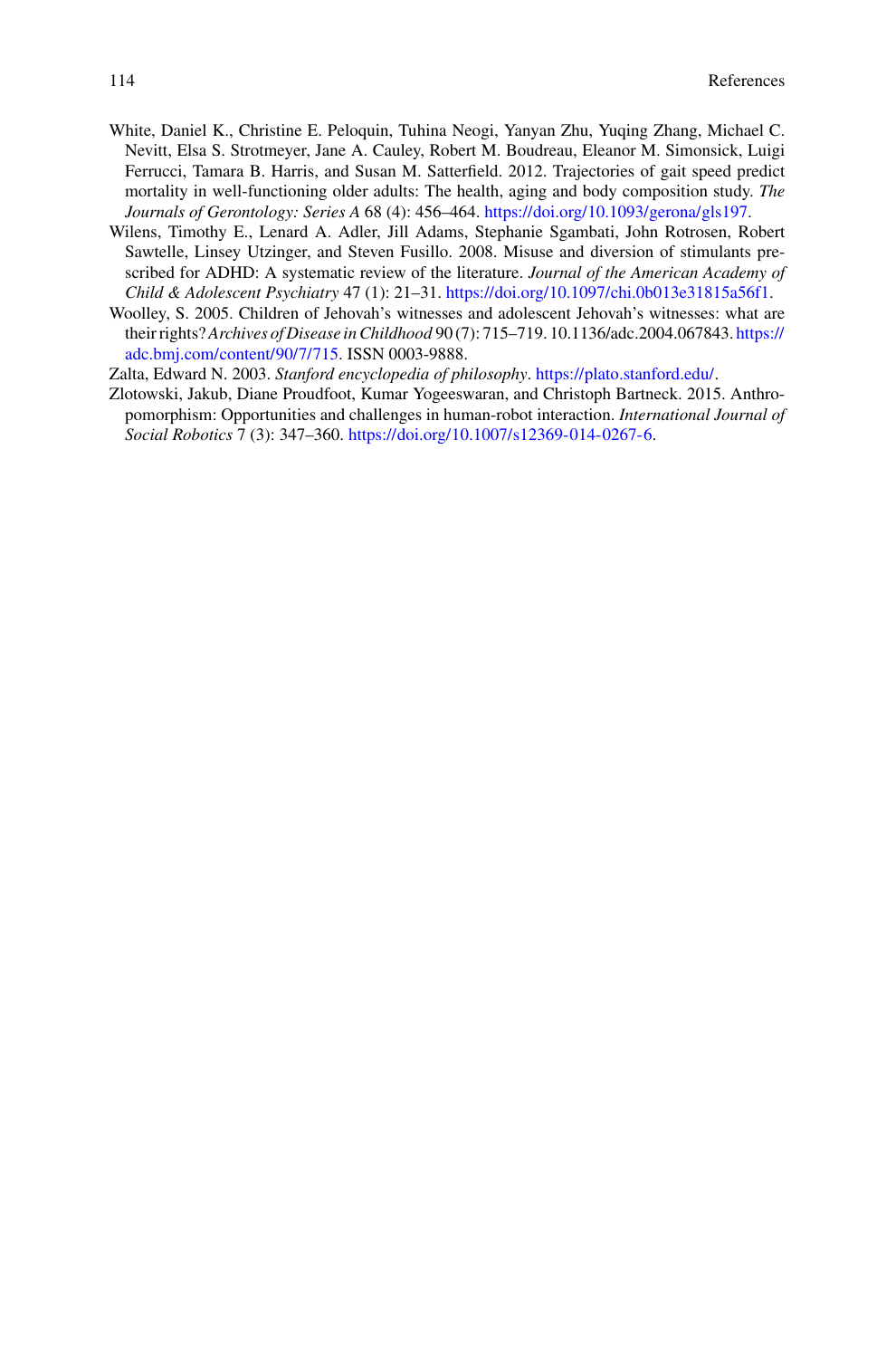# **Index**

### **A**

Accountability, 36 Advertisement, 63 AI, *see* artificial intelligence Alexa, 65 Anthropomorphism, 55 Applied ethics, 21 Aristotle, 20 Artificial intelligence, 7 Asimov, Isaac, 32 Autism, 77 Autonomous, *see* autonomoy Autonomous vehicle, 83 Autonomous weapon system, 41 Autonomy, 7, 30, 94 Autopilot, 86 AV, *see* autonomous vehicle

### **B**

Barbie, 65 Beneficence, 30 Bioethics, 21 Biological weapons, 97 Blame, 41 Brothel, 79 Bullying, 29 Business ethics, 21

### **C**

Cambridge Analytica, 67 Cancer, 76 Casualties, 97 Categorical imperative, 20 Chatbase, 77 Chatbot, 76

Chemical weapons, 97 Chinese social credit system, 69 CitiWatch, 65 Classifier, 11 Collateral damage, 96 Common sense, 14 Complex liability, 43 Computer vision, 10 Consequentialist ethics, 20 Control algorithm, 14 Convention on Certain Conventional Weapons, 97 Conversation, 76 Creditworthiness, 34 Cruise missile, 93

### **D**

Death by algorithm, 98 Deep fake, 67 Dementia, 74 Deontological ethics, 19 Depression, 75 Descriptive ethics, 17 Digital assistants, 65 Discrimination, 95 Drone, 65 Dropout rate, 78

## **E**

Education, 76 Emotional bonding, 58 Emotions, 59 Enhancement, 71 Epistemology, 20 Ethical risks, 45

© The Editor(s) (if applicable) and The Author(s) 2021 C. Bartneck et al., *An Introduction to Ethics in Robotics and AI*, SpringerBriefs in Ethics, <https://doi.org/10.1007/978-3-030-51110-4>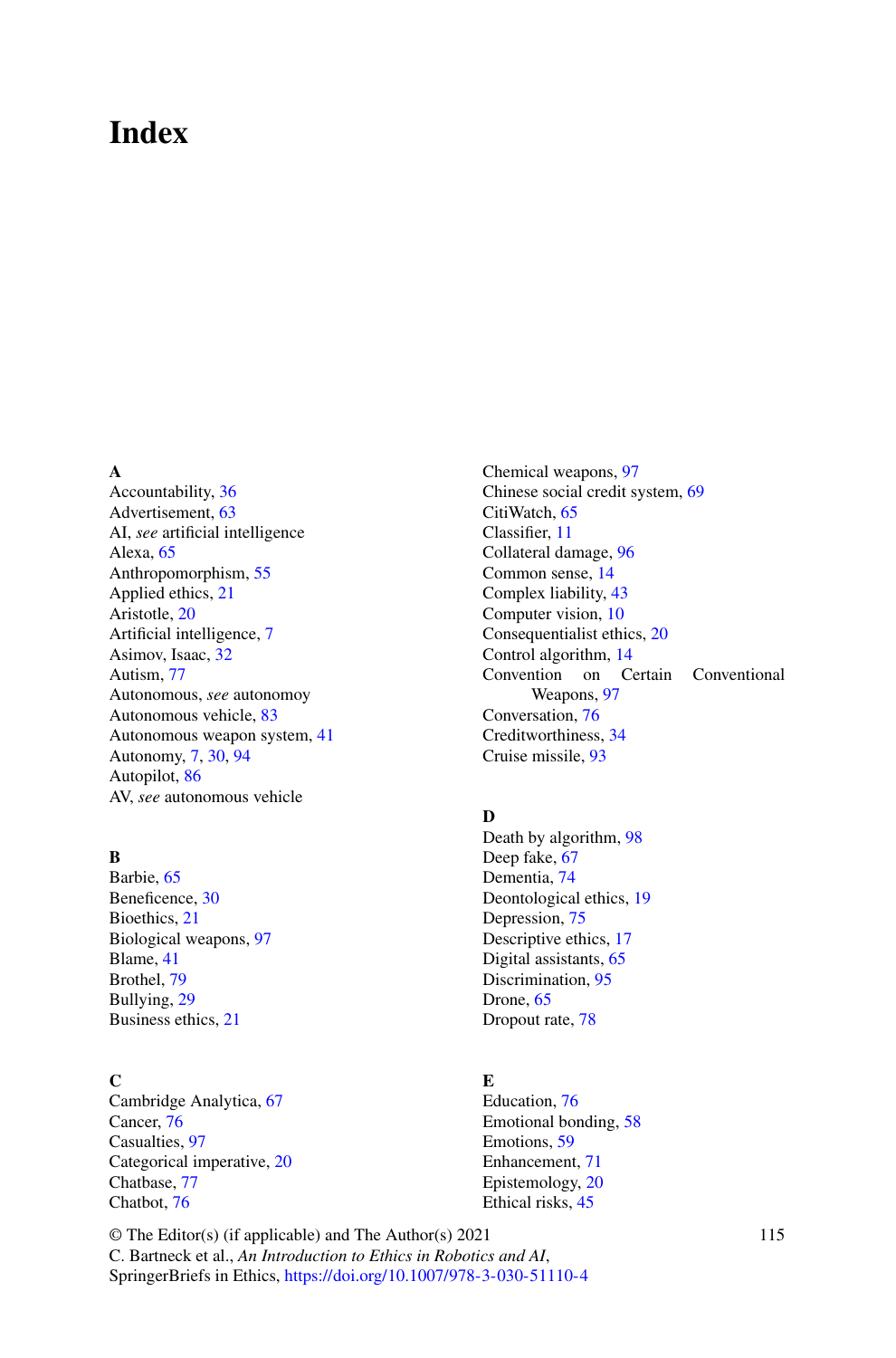Ethics, 17 applied, 21 business, 50 consequentialist, 20 deontological, 19 descriptive, 17 experimental, 19 machine, 22 machine meta, 23 machine normative, 25 medical, 21 meta, 20 normative, 19 virtue, 20 Ethnology, 17 Exoskeleton, 76 Experimental economics, 17 Experimental ethics, 19 Expert system, 10 Explainable AI, 36 Explicability, 35

# **F**

Facebook, 67 Frankenstein complex, 15 Fraud, 47 Friendship, 56 Fully automated vehicles, *see* autonomous vehicle Functional risk, 46 Functional trust, 28

### **G**

General data protection regulation, 36, 67 Generalisation, 14 Google, 67 Google Home, 64 Grades, 78

### **H**

Hacking, 89 HAL9000, 14 Hard law, 22 Harmful, 94 Harpy, 93 Hate speech, 29 Healthcare, 73 Highly automated vehicles, *see* autonomous vehicle Human mistake, 84 Hype cycle, 14

### **I**

Inscrutable, 36 Insurance, 69 Intimate relationships, 59 Intoxication, 89

# **J**

Justice, 33 Justitia, 33 Just war, 97

### **K**

Kant, Immanuel, 17 Killer robots, 95 Kingdom of ends, 32 Knowledge representation, 10

# **L**

Law, 22 Law enforcement, 61 Legal fines, 46 Lethal, 94 Levels of autonomous driving, 83 Lex, 76 Liability, 39, 87 Logic, 23 Loneliness, 74 Lyft, 84

### **M**

Machine ethics, 22 Machine learning, 11 Machine meta-ethics, 23 Machine normative ethics, 25 Many hands, 43 Medical ethics, 21 Meta ethics, 20 Michelangelo phenomenon, 58 Mixed traffic, 91 Moral intuition, 33 Moral psychology, 17 Mores, 17 Mortality, 68 Movie Ex Machina, 78 Humans, 78 I Robot, 15 Terminator, 14 Westworld, 15